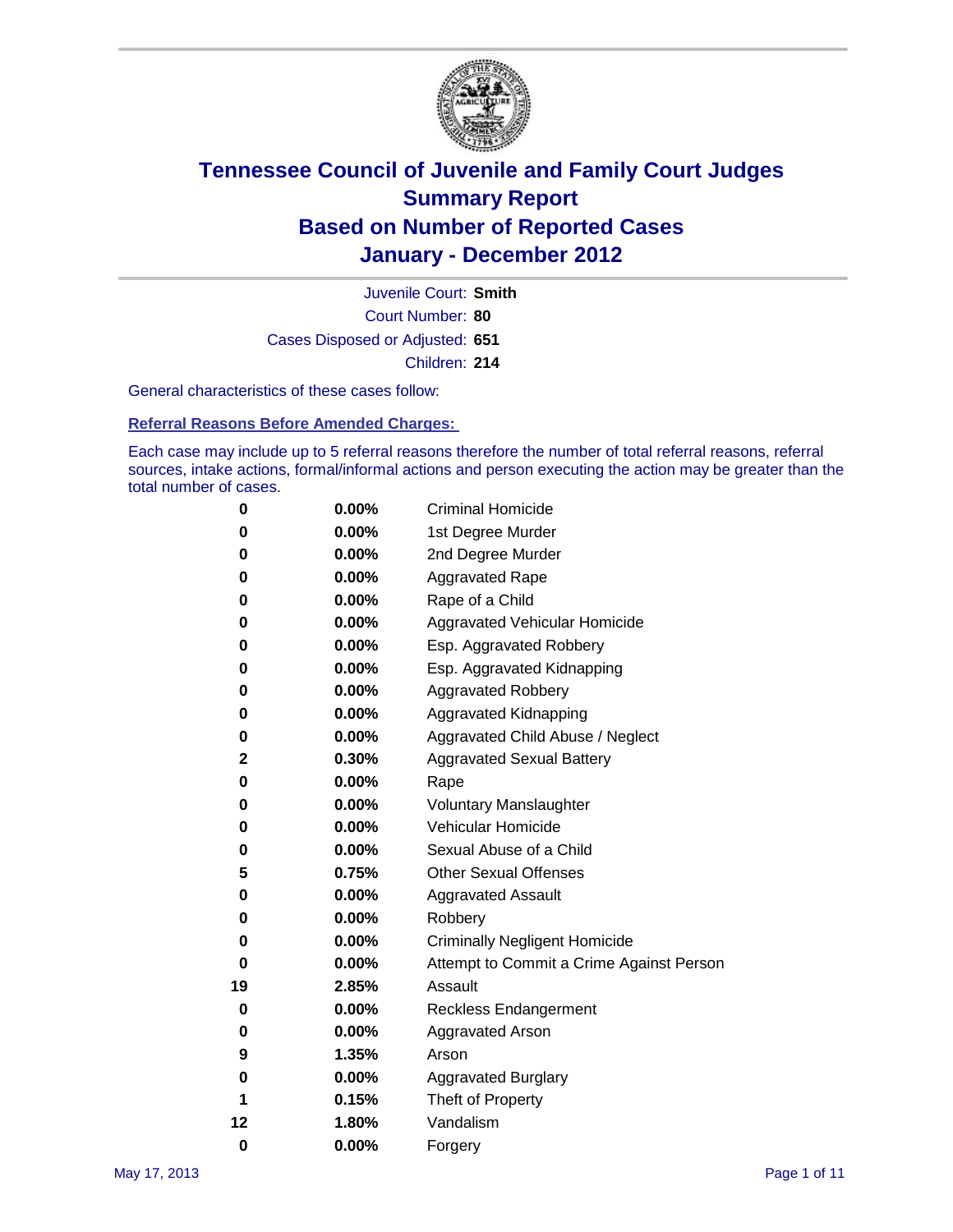

Court Number: **80** Juvenile Court: **Smith** Cases Disposed or Adjusted: **651** Children: **214**

#### **Referral Reasons Before Amended Charges:**

Each case may include up to 5 referral reasons therefore the number of total referral reasons, referral sources, intake actions, formal/informal actions and person executing the action may be greater than the total number of cases.

| 0  | 0.00% | <b>Worthless Checks</b>                                     |
|----|-------|-------------------------------------------------------------|
| 0  | 0.00% | Illegal Possession / Fraudulent Use of Credit / Debit Cards |
| 0  | 0.00% | <b>Burglary</b>                                             |
| 4  | 0.60% | Unauthorized Use of a Vehicle                               |
| 0  | 0.00% | <b>Cruelty to Animals</b>                                   |
| 0  | 0.00% | Sale of Controlled Substances                               |
| 0  | 0.00% | <b>Other Drug Offenses</b>                                  |
| 9  | 1.35% | <b>Possession of Controlled Substances</b>                  |
| 0  | 0.00% | <b>Criminal Attempt</b>                                     |
| 7  | 1.05% | Carrying Weapons on School Property                         |
| 0  | 0.00% | Unlawful Carrying / Possession of a Weapon                  |
| 2  | 0.30% | <b>Evading Arrest</b>                                       |
| 0  | 0.00% | Escape                                                      |
| 1  | 0.15% | Driving Under Influence (DUI)                               |
| 9  | 1.35% | Possession / Consumption of Alcohol                         |
| 0  | 0.00% | Resisting Stop, Frisk, Halt, Arrest or Search               |
| 0  | 0.00% | <b>Aggravated Criminal Trespass</b>                         |
| 1  | 0.15% | Harassment                                                  |
| 0  | 0.00% | Failure to Appear                                           |
| 0  | 0.00% | Filing a False Police Report                                |
| 0  | 0.00% | Criminal Impersonation                                      |
| 2  | 0.30% | <b>Disorderly Conduct</b>                                   |
| 0  | 0.00% | <b>Criminal Trespass</b>                                    |
| 0  | 0.00% | <b>Public Intoxication</b>                                  |
| 0  | 0.00% | Gambling                                                    |
| 8  | 1.20% | <b>Traffic</b>                                              |
| 0  | 0.00% | <b>Local Ordinances</b>                                     |
| 0  | 0.00% | Violation of Wildlife Regulations                           |
| 0  | 0.00% | Contempt of Court                                           |
| 11 | 1.65% | Violation of Probation                                      |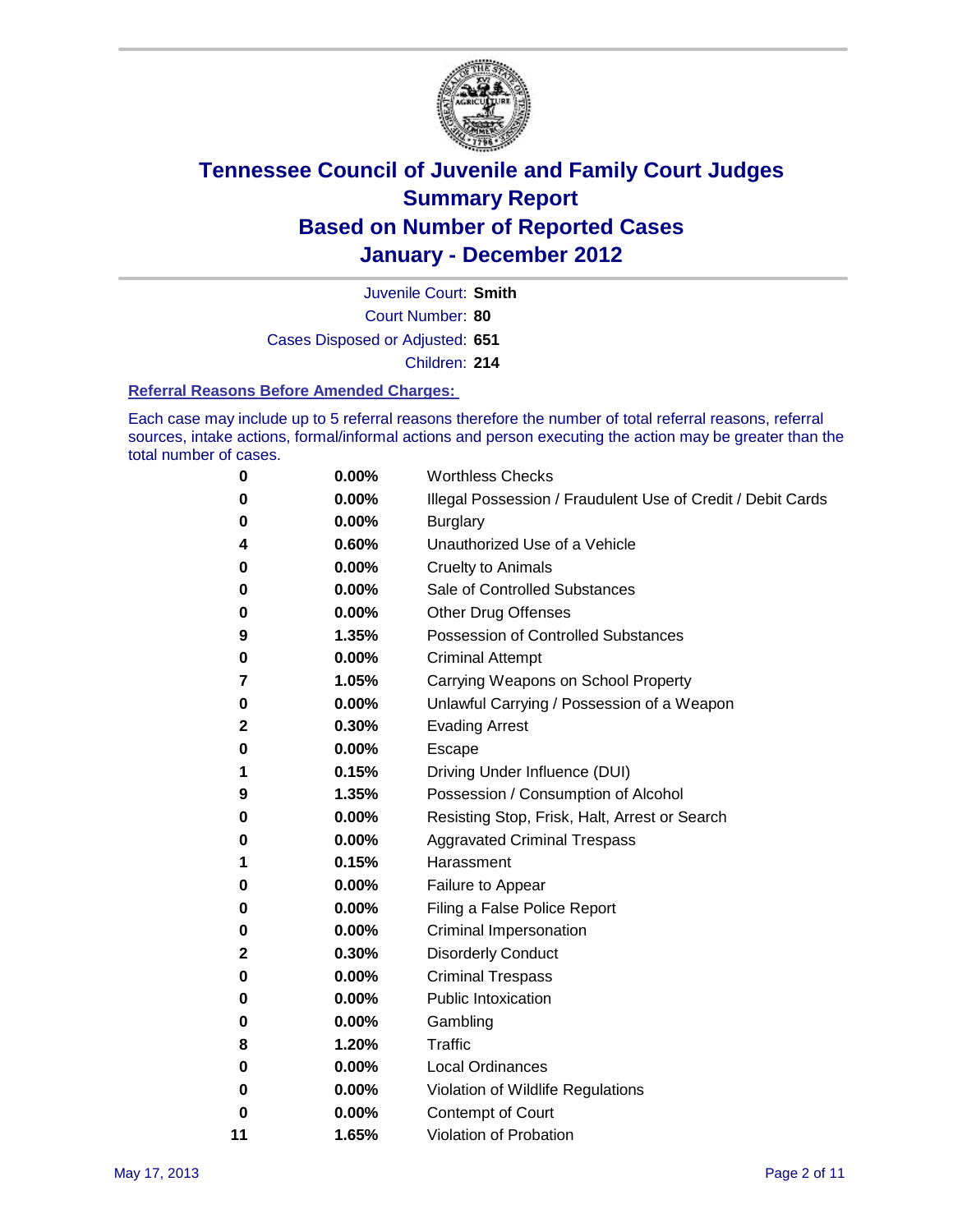

Court Number: **80** Juvenile Court: **Smith** Cases Disposed or Adjusted: **651** Children: **214**

#### **Referral Reasons Before Amended Charges:**

Each case may include up to 5 referral reasons therefore the number of total referral reasons, referral sources, intake actions, formal/informal actions and person executing the action may be greater than the total number of cases.

| 666      | 100.00%        | <b>Total Referrals</b>                 |
|----------|----------------|----------------------------------------|
| 1        | 0.15%          | Other                                  |
| 0        | 0.00%          | <b>Consent to Marry</b>                |
| 0        | 0.00%          | <b>Request for Medical Treatment</b>   |
| 0        | 0.00%          | <b>Child Support</b>                   |
| 0        | 0.00%          | Paternity / Legitimation               |
| 0        | 0.00%          | Visitation                             |
| 0        | 0.00%          | Custody                                |
| 0        | 0.00%          | <b>Foster Care Review</b>              |
| 0        | $0.00\%$       | <b>Administrative Review</b>           |
| 276      | 41.44%         | <b>Judicial Review</b>                 |
| 0        | 0.00%          | Violation of Informal Adjustment       |
| 0        | 0.00%          | <b>Violation of Pretrial Diversion</b> |
| 0        | 0.00%          | <b>Termination of Parental Rights</b>  |
| 251      | 37.69%         | Dependency / Neglect                   |
| $\bf{0}$ | 0.00%          | <b>Physically Abused Child</b>         |
| 0        | 0.00%          | Sexually Abused Child                  |
| 3        | 0.45%          | Violation of Curfew                    |
| 0        | 0.00%          | Violation of a Valid Court Order       |
| 0        | 0.00%          | Possession of Tobacco Products         |
| 0        | 0.00%          | Out-of-State Runaway                   |
| 6        | 0.90%          | In-State Runaway                       |
| 13<br>14 | 1.95%<br>2.10% | Unruly Behavior<br>Truancy             |
|          |                |                                        |
| 0        | $0.00\%$       | Violation of Aftercare                 |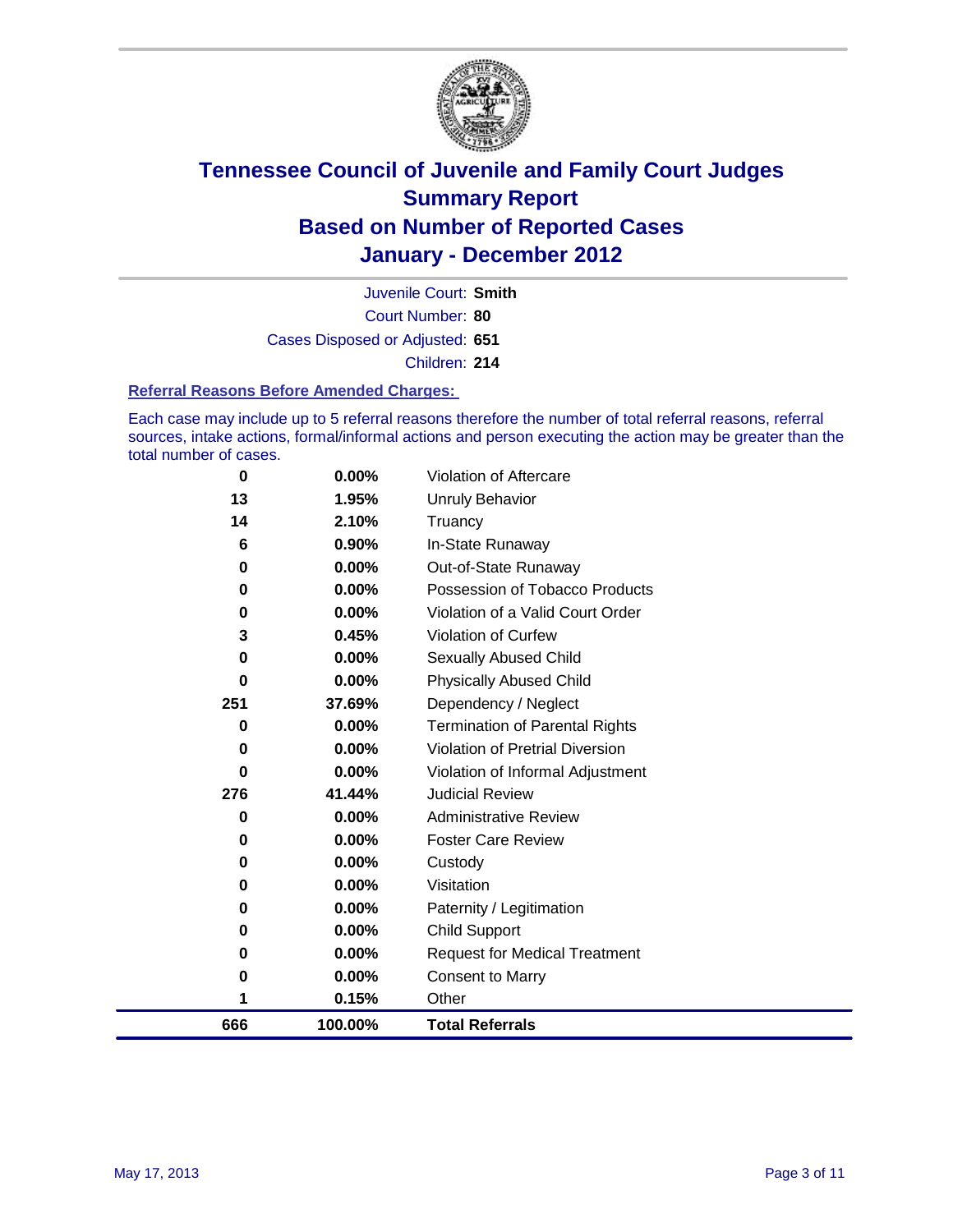

|                            | Juvenile Court: Smith           |                                   |  |  |
|----------------------------|---------------------------------|-----------------------------------|--|--|
|                            | Court Number: 80                |                                   |  |  |
|                            | Cases Disposed or Adjusted: 651 |                                   |  |  |
|                            |                                 | Children: 214                     |  |  |
| <b>Referral Sources: 1</b> |                                 |                                   |  |  |
| 64                         | 9.61%                           | Law Enforcement                   |  |  |
| 29                         | 4.35%                           | Parents                           |  |  |
| 1                          | 0.15%                           | <b>Relatives</b>                  |  |  |
| 0                          | 0.00%                           | Self                              |  |  |
| 18                         | 2.70%                           | School                            |  |  |
| $\bf{0}$                   | 0.00%                           | <b>CSA</b>                        |  |  |
| 252                        | 37.84%                          | <b>DCS</b>                        |  |  |
| 1                          | 0.15%                           | <b>Other State Department</b>     |  |  |
| $\bf{0}$                   | $0.00\%$                        | <b>District Attorney's Office</b> |  |  |
| 281                        | 42.19%                          | <b>Court Staff</b>                |  |  |
| $\mathbf{2}$               | 0.30%                           | Social Agency                     |  |  |
| 5                          | 0.75%                           | <b>Other Court</b>                |  |  |
| 13                         | 1.95%                           | Victim                            |  |  |
| 0                          | 0.00%                           | Child & Parent                    |  |  |
| 0                          | 0.00%                           | Hospital                          |  |  |
| 0                          | 0.00%                           | Unknown                           |  |  |
| 0                          | 0.00%                           | Other                             |  |  |
| 666                        | 100.00%                         | <b>Total Referral Sources</b>     |  |  |

### **Age of Child at Referral: 2**

| 214 | 100.00% | <b>Total Child Count</b> |
|-----|---------|--------------------------|
| 0   | 0.00%   | <b>Unknown</b>           |
| 1   | 0.47%   | Ages 19 and Over         |
| 31  | 14.49%  | Ages 17 through 18       |
| 42  | 19.63%  | Ages 15 through 16       |
| 33  | 15.42%  | Ages 13 through 14       |
| 22  | 10.28%  | Ages 11 through 12       |
| 85  | 39.72%  | Ages 10 and Under        |
|     |         |                          |

<sup>1</sup> If different than number of Referral Reasons (666), verify accuracy of your court's data.

<sup>2</sup> One child could be counted in multiple categories, verify accuracy of your court's data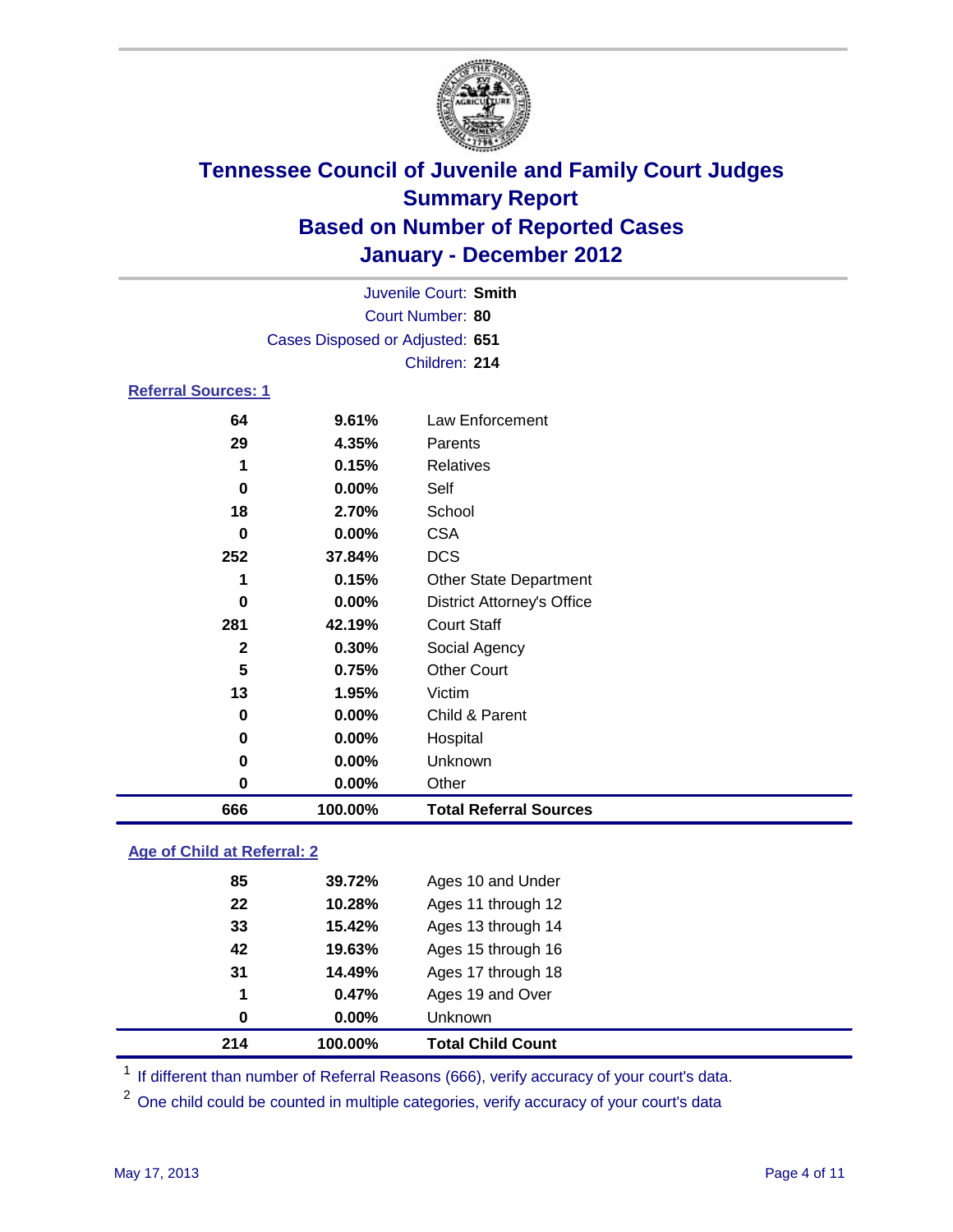

| Juvenile Court: Smith                   |                                 |                          |  |  |
|-----------------------------------------|---------------------------------|--------------------------|--|--|
|                                         | Court Number: 80                |                          |  |  |
|                                         | Cases Disposed or Adjusted: 651 |                          |  |  |
|                                         |                                 | Children: 214            |  |  |
| Sex of Child: 1                         |                                 |                          |  |  |
| 120                                     | 56.07%                          | Male                     |  |  |
| 94                                      | 43.93%                          | Female                   |  |  |
| $\bf{0}$                                | 0.00%                           | Unknown                  |  |  |
| 214                                     | 100.00%                         | <b>Total Child Count</b> |  |  |
| Race of Child: 1                        |                                 |                          |  |  |
| 186                                     | 86.92%                          | White                    |  |  |
| 11                                      | 5.14%                           | African American         |  |  |
| $\mathbf 0$                             | 0.00%                           | Native American          |  |  |
| $\bf{0}$                                | 0.00%                           | Asian                    |  |  |
| 16                                      | 7.48%                           | Mixed                    |  |  |
| 1                                       | 0.47%                           | Unknown                  |  |  |
| 214                                     | 100.00%                         | <b>Total Child Count</b> |  |  |
| <b>Hispanic Origin: 1</b>               |                                 |                          |  |  |
| 5                                       | 2.34%                           | Yes                      |  |  |
| 209                                     | 97.66%                          | <b>No</b>                |  |  |
| $\mathbf 0$                             | 0.00%                           | Unknown                  |  |  |
| 214                                     | 100.00%                         | <b>Total Child Count</b> |  |  |
| <b>School Enrollment of Children: 1</b> |                                 |                          |  |  |
| 146                                     | 68.22%                          | Yes                      |  |  |
| 28                                      | 13.08%                          | No                       |  |  |
| 40                                      | 18.69%                          | Unknown                  |  |  |
| 214                                     | 100.00%                         | <b>Total Child Count</b> |  |  |

One child could be counted in multiple categories, verify accuracy of your court's data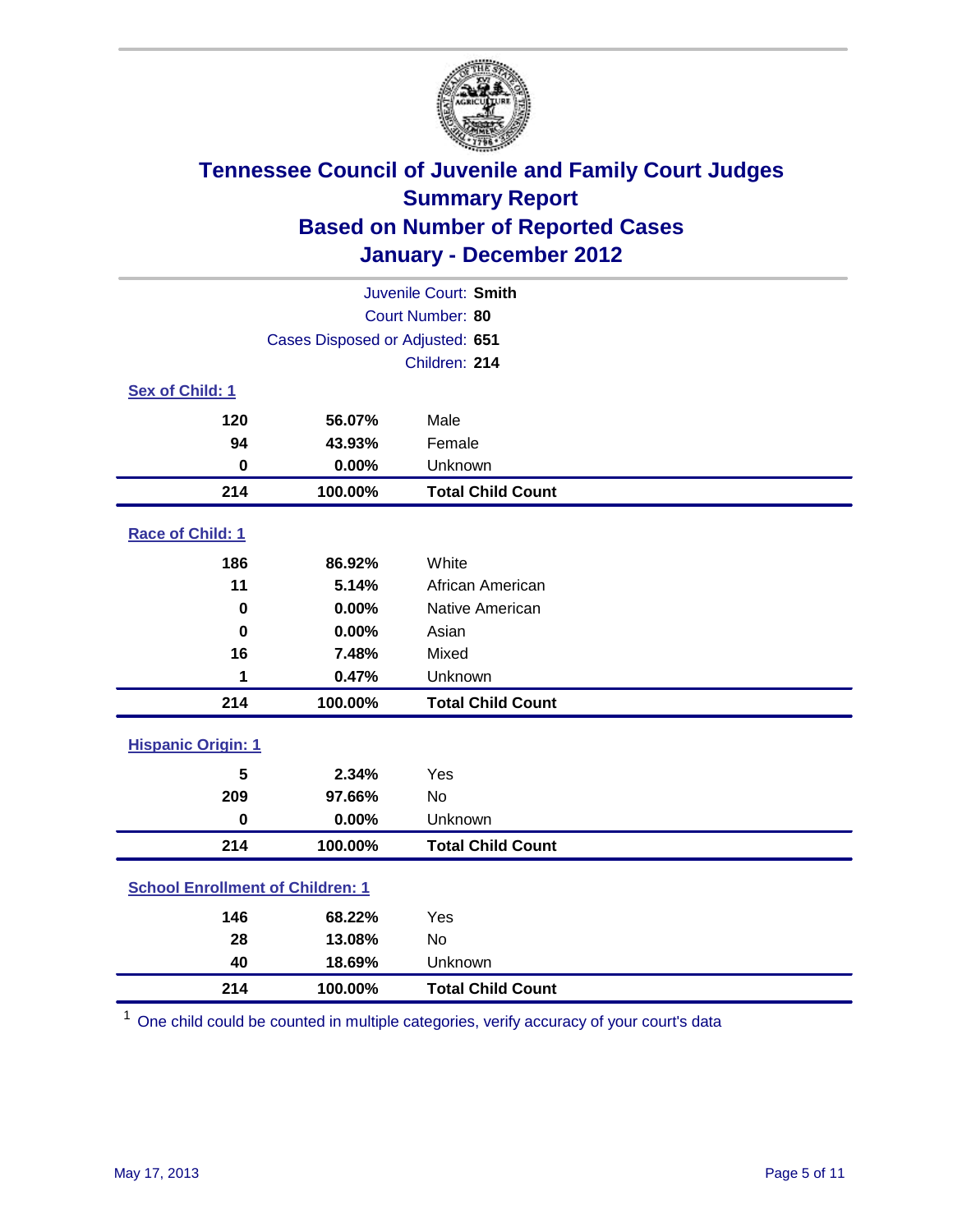

Court Number: **80** Juvenile Court: **Smith** Cases Disposed or Adjusted: **651** Children: **214**

### **Living Arrangement of Child at Time of Referral: 1**

| 214          | 100.00%  | <b>Total Child Count</b>     |
|--------------|----------|------------------------------|
| 2            | 0.93%    | Other                        |
| 7            | 3.27%    | Unknown                      |
| 0            | $0.00\%$ | Independent                  |
| 0            | 0.00%    | In an Institution            |
| 2            | 0.93%    | In a Residential Center      |
| 4            | 1.87%    | In a Group Home              |
| 36           | 16.82%   | With Foster Family           |
| $\mathbf{2}$ | 0.93%    | With Adoptive Parents        |
| 51           | 23.83%   | <b>With Relatives</b>        |
| 21           | 9.81%    | With Father                  |
| 44           | 20.56%   | With Mother                  |
| 23           | 10.75%   | With Mother and Stepfather   |
| 0            | $0.00\%$ | With Father and Stepmother   |
| 22           | 10.28%   | With Both Biological Parents |
|              |          |                              |

### **Type of Detention: 2**

| 651 | 100.00%  | <b>Total Detention Count</b> |  |
|-----|----------|------------------------------|--|
| 0   | 0.00%    | Other                        |  |
| 649 | 99.69%   | Does Not Apply               |  |
| 0   | $0.00\%$ | Unknown                      |  |
| 0   | $0.00\%$ | Psychiatric Hospital         |  |
| 0   | 0.00%    | Jail - No Separation         |  |
| 0   | $0.00\%$ | Jail - Partial Separation    |  |
| 0   | 0.00%    | Jail - Complete Separation   |  |
| 2   | 0.31%    | Juvenile Detention Facility  |  |
| 0   | $0.00\%$ | Non-Secure Placement         |  |
|     |          |                              |  |

<sup>1</sup> One child could be counted in multiple categories, verify accuracy of your court's data

<sup>2</sup> If different than number of Cases (651) verify accuracy of your court's data.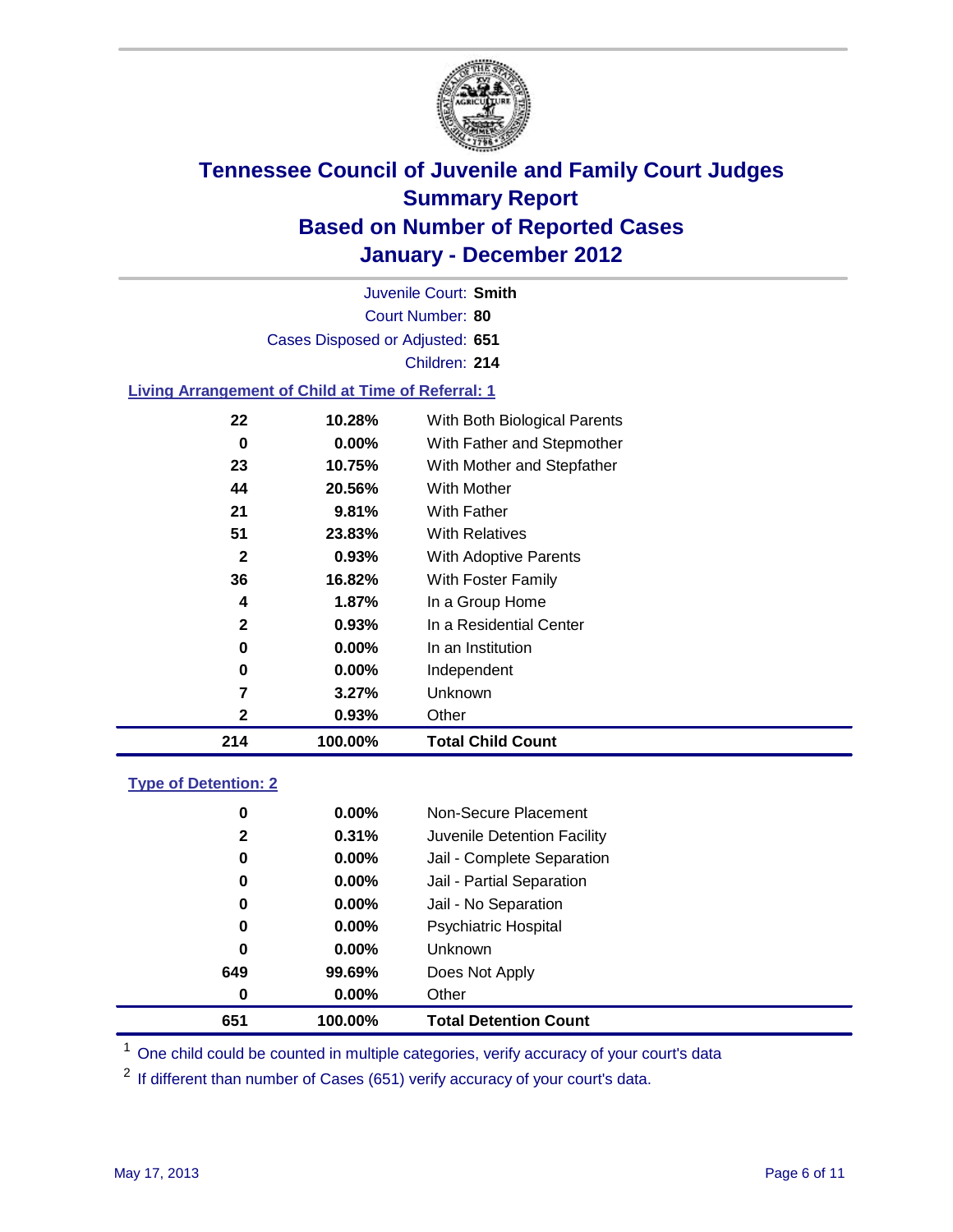

|                                                    | Juvenile Court: Smith           |                                      |  |  |  |
|----------------------------------------------------|---------------------------------|--------------------------------------|--|--|--|
|                                                    | Court Number: 80                |                                      |  |  |  |
|                                                    | Cases Disposed or Adjusted: 651 |                                      |  |  |  |
|                                                    |                                 | Children: 214                        |  |  |  |
| <b>Placement After Secure Detention Hearing: 1</b> |                                 |                                      |  |  |  |
| 1                                                  | 0.15%                           | Returned to Prior Living Arrangement |  |  |  |
| $\bf{0}$                                           | 0.00%                           | Juvenile Detention Facility          |  |  |  |
| 0                                                  | 0.00%                           | Jail                                 |  |  |  |
| 1                                                  | 0.15%                           | Shelter / Group Home                 |  |  |  |
| 0                                                  | 0.00%                           | Foster Family Home                   |  |  |  |
| 0                                                  | 0.00%                           | Psychiatric Hospital                 |  |  |  |
| 0                                                  | 0.00%                           | Unknown                              |  |  |  |
| 649                                                | 99.69%                          | Does Not Apply                       |  |  |  |
| 0                                                  | $0.00\%$                        | Other                                |  |  |  |
| 651                                                | 100.00%                         | <b>Total Placement Count</b>         |  |  |  |
| <b>Intake Actions: 2</b>                           |                                 |                                      |  |  |  |
|                                                    |                                 |                                      |  |  |  |
| 354                                                | 53.15%                          | <b>Petition Filed</b>                |  |  |  |
| 16                                                 | 2.40%                           | <b>Motion Filed</b>                  |  |  |  |
| 10                                                 | 1.50%                           | <b>Citation Processed</b>            |  |  |  |
| 1                                                  | 0.15%                           | Notification of Paternity Processed  |  |  |  |
| 282                                                | 42.34%                          | Scheduling of Judicial Review        |  |  |  |
| $\bf{0}$                                           | 0.00%                           | Scheduling of Administrative Review  |  |  |  |
| $\mathbf{2}$                                       | 0.30%                           | Scheduling of Foster Care Review     |  |  |  |
| $\bf{0}$                                           | 0.00%                           | Unknown                              |  |  |  |
| 0                                                  | 0.00%                           | Does Not Apply                       |  |  |  |
| 1                                                  | 0.15%                           | Other                                |  |  |  |
| 666                                                | 100.00%                         | <b>Total Intake Count</b>            |  |  |  |

<sup>1</sup> If different than number of Cases (651) verify accuracy of your court's data.

<sup>2</sup> If different than number of Referral Reasons (666), verify accuracy of your court's data.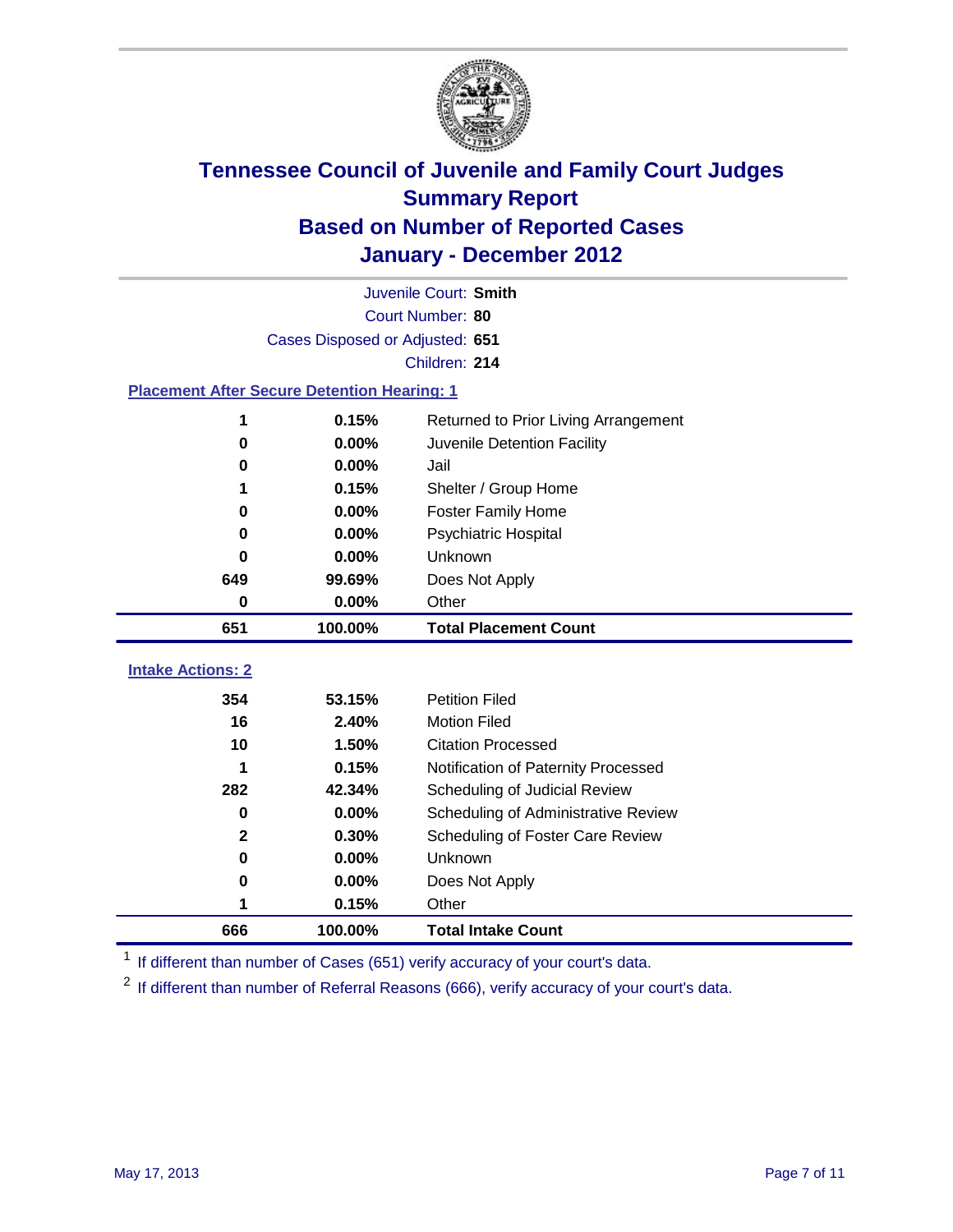

Court Number: **80** Juvenile Court: **Smith** Cases Disposed or Adjusted: **651** Children: **214**

#### **Last Grade Completed by Child: 1**

| 27                                      | 12.62%   | Too Young for School         |  |
|-----------------------------------------|----------|------------------------------|--|
| $\pmb{0}$                               | 0.00%    | Preschool                    |  |
| 0                                       | 0.00%    | Kindergarten                 |  |
| 0                                       | 0.00%    | 1st Grade                    |  |
| 0                                       | 0.00%    | 2nd Grade                    |  |
| 0                                       | 0.00%    | 3rd Grade                    |  |
| $\mathbf 2$                             | 0.93%    | 4th Grade                    |  |
| 3                                       | 1.40%    | 5th Grade                    |  |
| 6                                       | 2.80%    | 6th Grade                    |  |
| 7                                       | 3.27%    | 7th Grade                    |  |
| 8                                       | 3.74%    | 8th Grade                    |  |
| 22                                      | 10.28%   | 9th Grade                    |  |
| 22                                      | 10.28%   | 10th Grade                   |  |
| 6                                       | 2.80%    | 11th Grade                   |  |
| 1                                       | 0.47%    | 12th Grade                   |  |
| 0                                       | 0.00%    | Non-Graded Special Ed        |  |
| 0                                       | 0.00%    | <b>GED</b>                   |  |
| 0                                       | $0.00\%$ | Graduated                    |  |
| 0                                       | 0.00%    | <b>Never Attended School</b> |  |
| 110                                     | 51.40%   | Unknown                      |  |
| $\pmb{0}$                               | 0.00%    | Other                        |  |
| 214                                     | 100.00%  | <b>Total Child Count</b>     |  |
| <b>Enrolled in Special Education: 1</b> |          |                              |  |

| 214 | 100.00% | <b>Total Child Count</b> |
|-----|---------|--------------------------|
| 122 | 57.01%  | Unknown                  |
| 81  | 37.85%  | No                       |
| 11  | 5.14%   | Yes                      |
|     |         |                          |

One child could be counted in multiple categories, verify accuracy of your court's data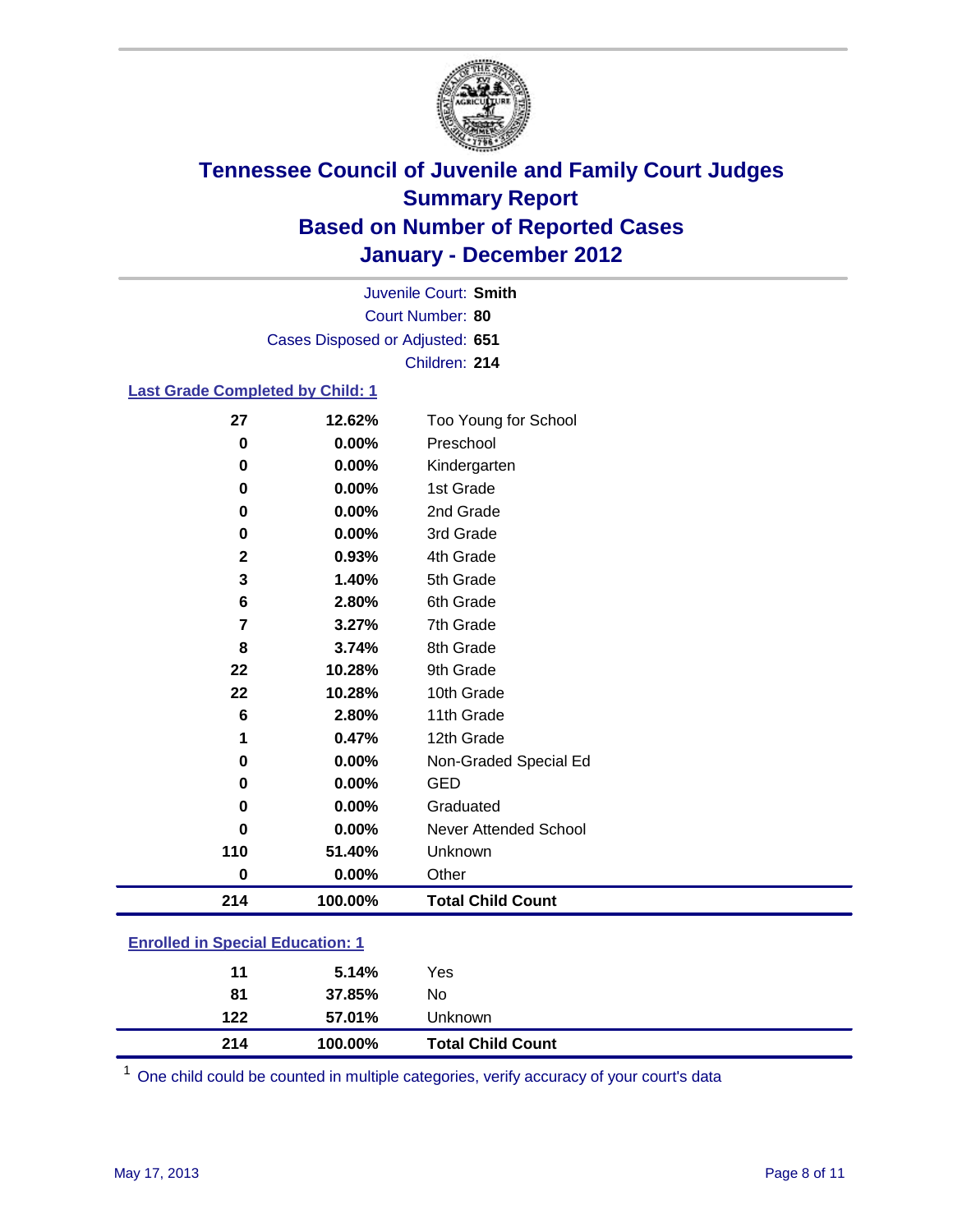

|                              | Juvenile Court: Smith           |                           |  |  |
|------------------------------|---------------------------------|---------------------------|--|--|
|                              | Court Number: 80                |                           |  |  |
|                              | Cases Disposed or Adjusted: 651 |                           |  |  |
|                              |                                 | Children: 214             |  |  |
| <b>Action Executed By: 1</b> |                                 |                           |  |  |
| 666                          | 100.00%                         | Judge                     |  |  |
| $\bf{0}$                     | $0.00\%$                        | Magistrate                |  |  |
| $\bf{0}$                     | 0.00%                           | <b>YSO</b>                |  |  |
| 0                            | 0.00%                           | Other                     |  |  |
| 0                            | 0.00%                           | Unknown                   |  |  |
| 666                          | 100.00%                         | <b>Total Action Count</b> |  |  |

### **Formal / Informal Actions: 1**

| 65           | 9.76%    | Dismissed                                        |
|--------------|----------|--------------------------------------------------|
| 1            | 0.15%    | Retired / Nolle Prosequi                         |
| 40           | 6.01%    | <b>Complaint Substantiated Delinquent</b>        |
| 17           | 2.55%    | <b>Complaint Substantiated Status Offender</b>   |
| 55           | 8.26%    | <b>Complaint Substantiated Dependent/Neglect</b> |
| 0            | $0.00\%$ | <b>Complaint Substantiated Abused</b>            |
| 0            | $0.00\%$ | <b>Complaint Substantiated Mentally III</b>      |
| 0            | $0.00\%$ | Informal Adjustment                              |
| $\mathbf{2}$ | 0.30%    | <b>Pretrial Diversion</b>                        |
| 0            | $0.00\%$ | <b>Transfer to Adult Court Hearing</b>           |
| 0            | $0.00\%$ | Charges Cleared by Transfer to Adult Court       |
| 0            | $0.00\%$ | Special Proceeding                               |
| 5            | 0.75%    | <b>Review Concluded</b>                          |
| 479          | 71.92%   | Case Held Open                                   |
| $\mathbf{2}$ | 0.30%    | Other                                            |
| 0            | $0.00\%$ | Unknown                                          |
| 666          | 100.00%  | <b>Total Action Count</b>                        |

<sup>1</sup> If different than number of Referral Reasons (666), verify accuracy of your court's data.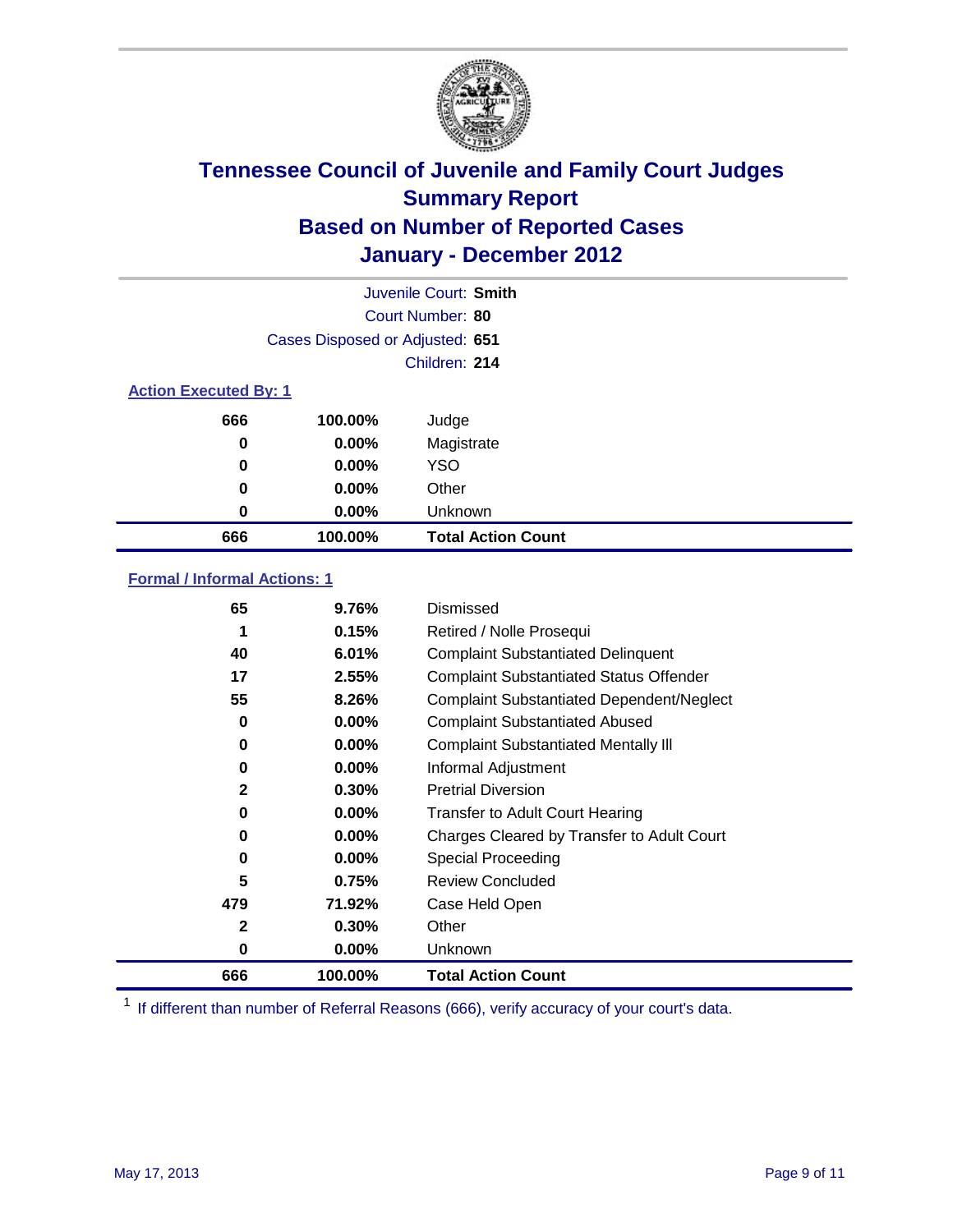

|                       |                                 | Juvenile Court: Smith                                 |
|-----------------------|---------------------------------|-------------------------------------------------------|
|                       |                                 | Court Number: 80                                      |
|                       | Cases Disposed or Adjusted: 651 |                                                       |
|                       |                                 | Children: 214                                         |
| <b>Case Outcomes:</b> |                                 | There can be multiple outcomes for one child or case. |
| 96                    | 11.37%                          | <b>Case Dismissed</b>                                 |
| 0                     | 0.00%                           | Case Retired or Nolle Prosequi                        |
| 0                     | 0.00%                           | Warned / Counseled                                    |
| 543                   | 64.34%                          | Held Open For Review                                  |
| 9                     | 1.07%                           | Supervision / Probation to Juvenile Court             |
| 0                     | 0.00%                           | <b>Probation to Parents</b>                           |
| 19                    | 2.25%                           | Referral to Another Entity for Supervision / Service  |
| 27                    | 3.20%                           | Referred for Mental Health Counseling                 |
| 15                    | 1.78%                           | Referred for Alcohol and Drug Counseling              |
| 1                     | 0.12%                           | <b>Referred to Alternative School</b>                 |
| 0                     | 0.00%                           | Referred to Private Child Agency                      |
| 3                     | 0.36%                           | Referred to Defensive Driving School                  |
| 0                     | 0.00%                           | Referred to Alcohol Safety School                     |
| 20                    | 2.37%                           | Referred to Juvenile Court Education-Based Program    |
| 1                     | 0.12%                           | Driver's License Held Informally                      |
| 0                     | 0.00%                           | <b>Voluntary Placement with DMHMR</b>                 |
| 0                     | 0.00%                           | <b>Private Mental Health Placement</b>                |
| 0                     | 0.00%                           | <b>Private MR Placement</b>                           |
| 0                     | 0.00%                           | Placement with City/County Agency/Facility            |
| 0                     | 0.00%                           | Placement with Relative / Other Individual            |
| 7                     | 0.83%                           | Fine                                                  |
| 20                    | 2.37%                           | <b>Public Service</b>                                 |
| 13                    | 1.54%                           | Restitution                                           |
| 0                     | 0.00%                           | <b>Runaway Returned</b>                               |
| 6                     | 0.71%                           | No Contact Order                                      |
| 0                     | 0.00%                           | Injunction Other than No Contact Order                |
| 5                     | 0.59%                           | <b>House Arrest</b>                                   |
| 1                     | 0.12%                           | <b>Court Defined Curfew</b>                           |
| 0                     | 0.00%                           | Dismissed from Informal Adjustment                    |
| 0                     | 0.00%                           | <b>Dismissed from Pretrial Diversion</b>              |
| 0                     | 0.00%                           | Released from Probation                               |
| 0                     | 0.00%                           | <b>Transferred to Adult Court</b>                     |
| 0                     | $0.00\%$                        | <b>DMHMR Involuntary Commitment</b>                   |